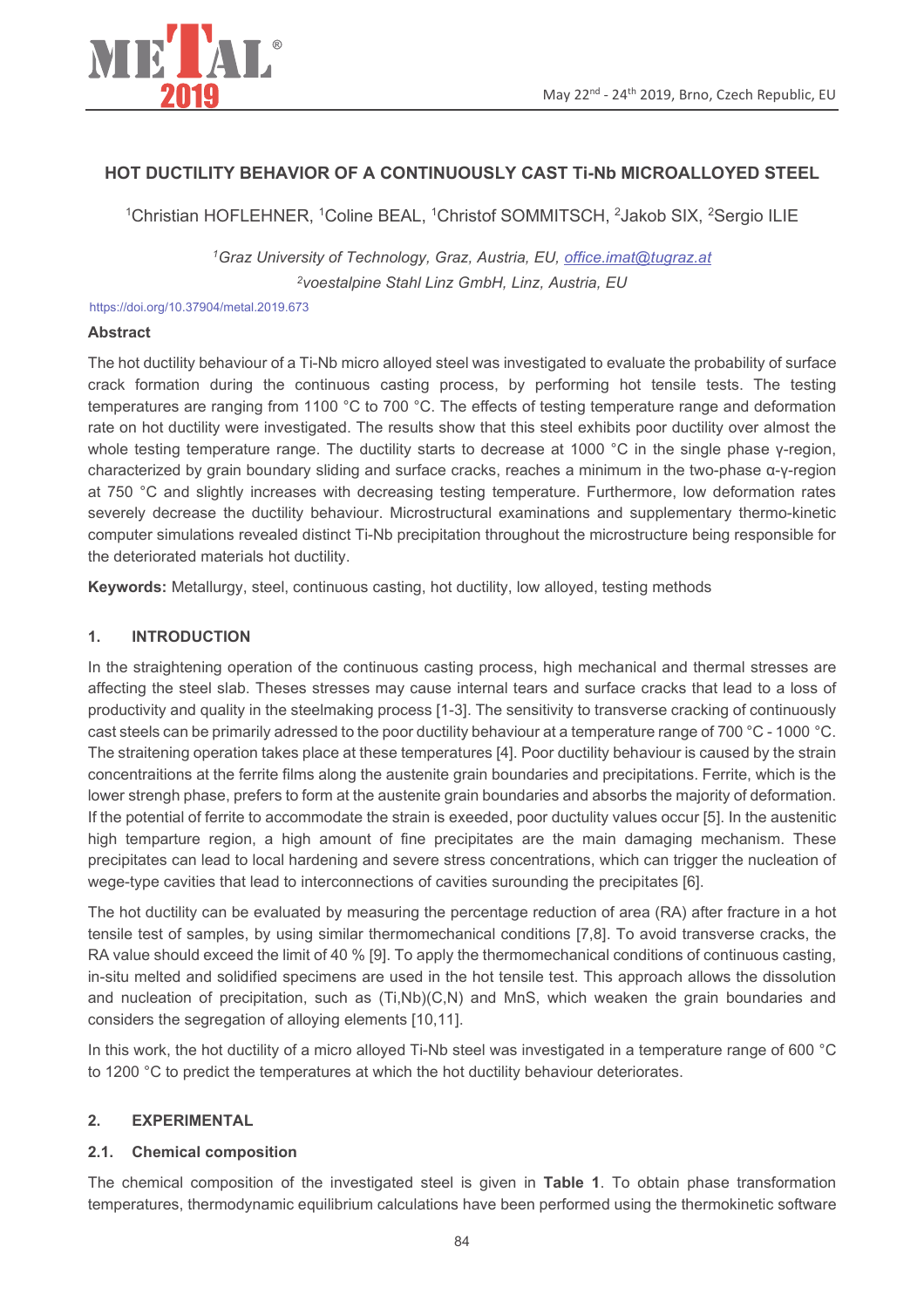

MatCalc (version 6.02) [12]. The ferrite start temperature (Ae3) was found to be 837 °C and the ferrite finish temperature (Ae1) 674 °C.

Table 1 Chemical composition of the investigated steel in wt%

|       |       | Mn    | <b>Nb</b> |        | .<br>Nı |        |        |       |       |      |
|-------|-------|-------|-----------|--------|---------|--------|--------|-------|-------|------|
| 0.081 | 0.037 | . .43 | 0.046     | 43 ppm | 0.02    | 0.0096 | 0.0033 | 0.066 | 0.041 | bal. |

#### $2.2.$ **Hot tensile tests**

An in-house developed vertical thermomechanical simulator BETA 250-5 (Figure 1a) was used to conduct hot tensile tests. The experiments were performed in a vacuum atmosphere with a pressure of 0.2 mbar. Cylindrical tensile specimen (Figure 1b) were machined from the continuously cast and hot rolled billed with their axis parallel to the rolling direction. The upper end of the specimen was clamped to the tension arm which is responsible for the displacement in upwards direction. The lower end was clamped to a special extractor, which has a fixed position and is equipped with a spring and three gripper arms, which have three functions: they hold the sample when pulling it upwards, they compensate for the thermal expansion of the specimen and support it during the melting cycle of the temperature curve, so it doesn't break in this unstable experimental phase. A Pt/Pt-Rh thermocouple was spot-welded to the body center of the specimen to measure the surface temperature. An inductive heating system was used to perform the temperature cycle. The induction coil is physically linked with the tension arm and moves with half of the speed of the upwards displacement to ensure, that with ongoing deformation, the induction coil system stays positioned at the center of the specimen.



Figure 1 Tensile testing equipment "BETA 250-5" (1. tension arm, 2. tensile specimen, 3. induction coil, 4. securing ring, 5. holding ring, 6. steel spring, 7. gripper arm, 8. extractor unit); b) geometry and dimension of the tensile specimen in mm [13]

The temperature cycle for the experiment is shown in Figure 2. The measured surface temperature during the melting phase is 1445 °C, which was held for 60 seconds. The melting phase is followed by a first cooling phase with 5 °C/s till 1250 °C and a second cooling phase with 1 °C/s till the testing temperatures, which range from 1100 °C to 600 °C. As a standard the tensile tests were performed at a strain rate of 1 x 10<sup>-3</sup>/s. For each testing temperature, a total number of 3 samples were tested. To evaluate the hot ductility, the reduction of area was measured graphically by a stereo microscope. Metallographic analyses were carried out on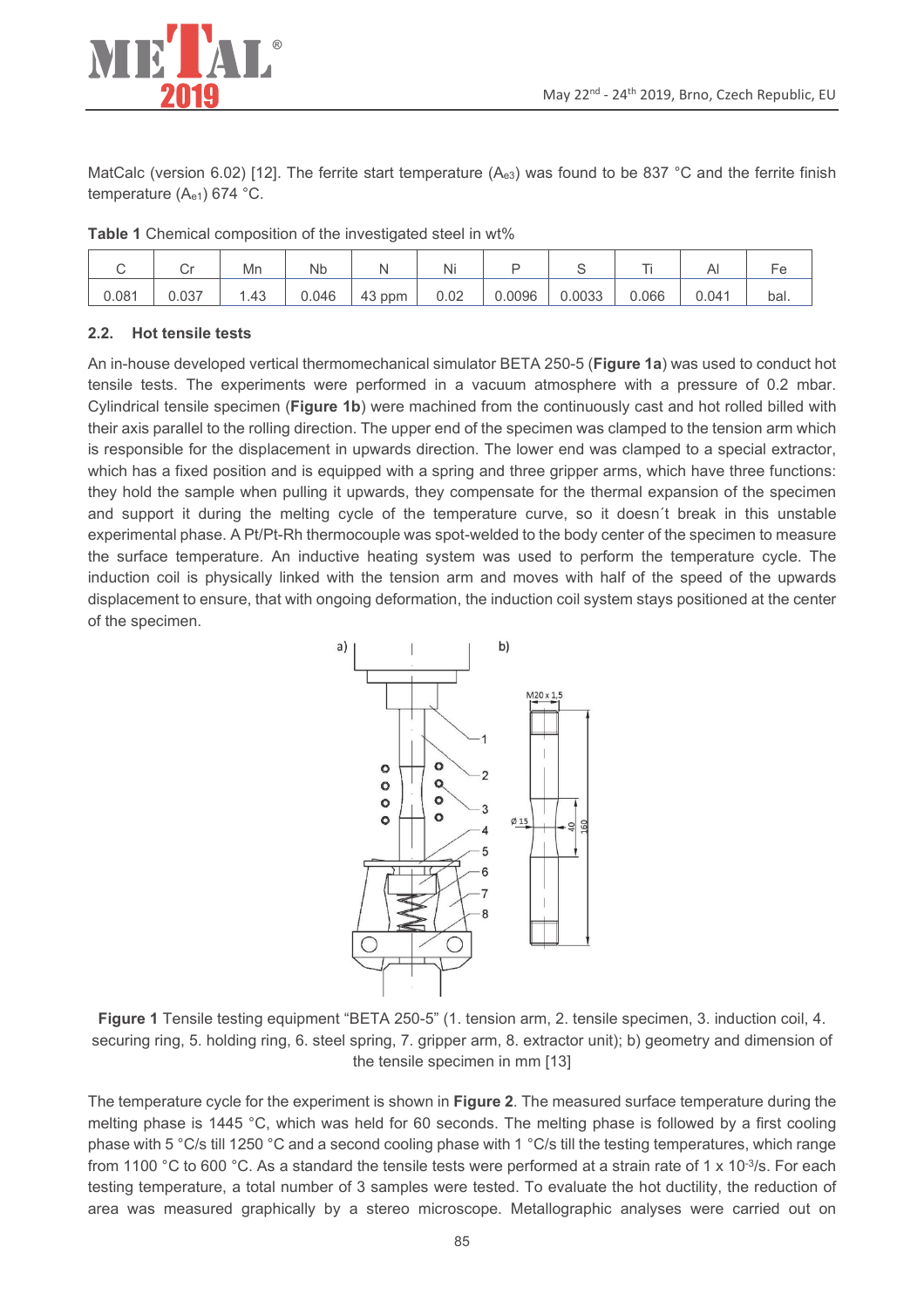

longitudinal cross sections of ruptured specimen near the fracture surface using light optical microscopy (LOM) and scanning electron microscopy (SEM).



Figure 2 Temperature cycle for the experiment

#### $3.$ **RESULTS**

#### **Hot ductility behaviour**  $3.1.$

The hot ductility curve represented by the reduction of area as a function of the deformation temperature for the in-situ melted steel is shown in Figure 3. The ductility minimum is at 750 °C but the critical proposed RAvalue of 40 % by Mintz is exceeded at a temperature range from 700 °C to 900 °C. This critical value is displayed as a horizontal dashed line in Figure 3. The ductility starts decreasing in the pure austenitic region with decreasing temperature, however below 700 °C the ductility recovers.



Figure 3 Hot ductility curve

#### $3.2.$ Metallography

LOM images of water quenched specimens after pulling to fracture show a large number of cracks and pores, especially at temperatures between 750 °C to 1000 °C [15]. In specimens pulled at 900 °C and 800 °C, the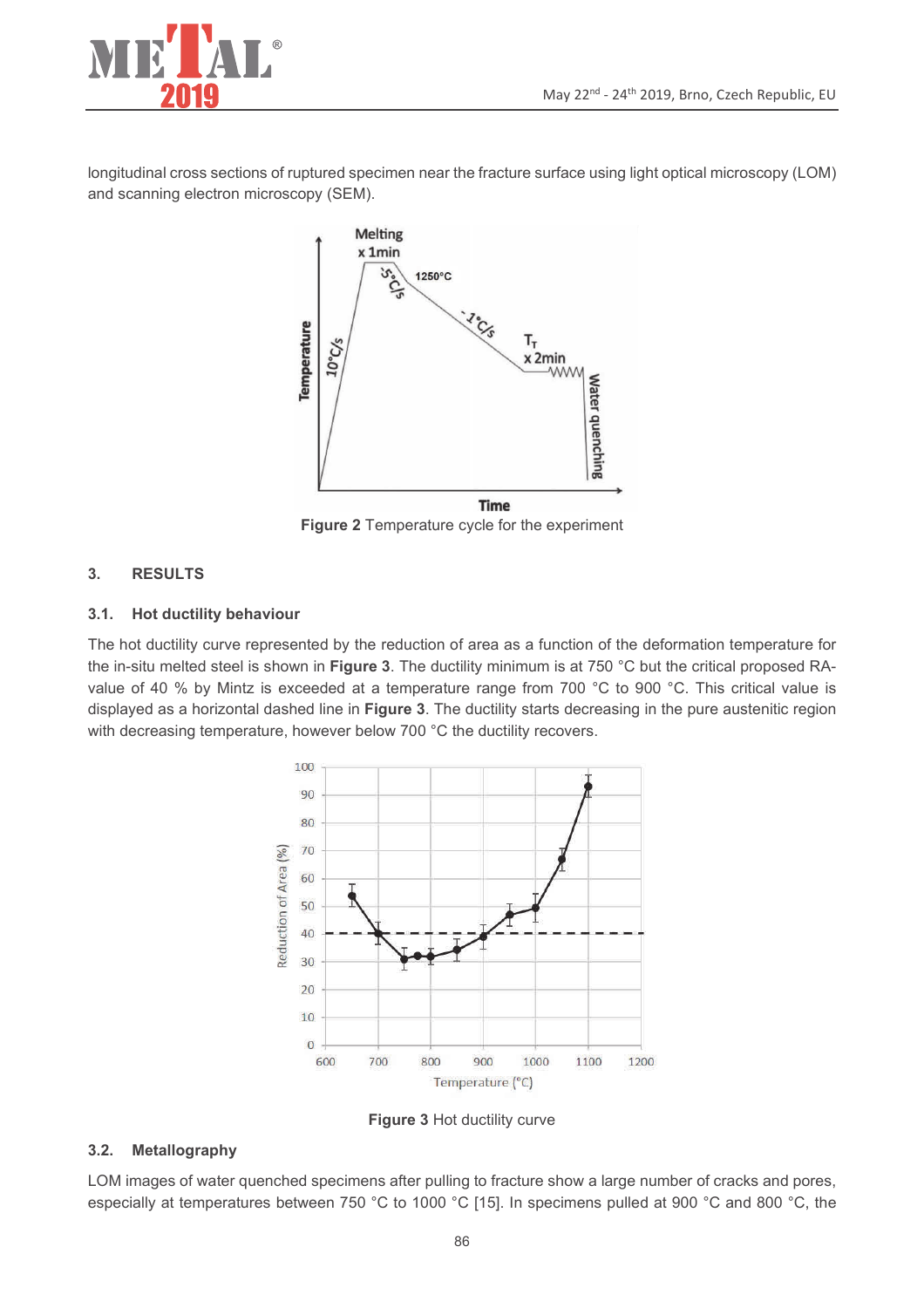

pores, which form preferably at the grain boundaries at the former austenite grains, are already interconnected and form cracks along the grain boundaries. In the specimen pulled at 775 °C these cracks are elongated over multiple grain boundaries and a small amount of ferrite appears at the former austenite grain boundaries. At a deformation temperature of 700 °C however, we see the formation of ferrite and a smaller number of cracks and pores. Furthermore, primary precipitates are visible in all specimens. These precipitates are in the size of 1-10 µm and have been identified as primary (Ti,Nb)(C,N) precipitates and MnS precipitates [15].

### $3.3.$ Simulation of secondary precipitation

Figure 4 shows the results of the precipitation kinetics simulation, which include the mean particle radii, the phase fraction and the number densities of (Ti,Nb)(C,N) and MnS precipitates. Additionally, AIN is included in the simulation, but none is formed according to it. The initial temperature is 1471 °C to simulate the continuous casting process. The subsequent heat treatment is the same as shown in Figure 2. The deformation temperature of the shown simulation is 800 °C, where there is a very poor ductility behaviour. The simulated strain rate is 1 x 10 $3$ /s, in accordance with the experiment. The initial grain size of the austenitic grain is set to 500 µm and the nucleation sites are set to grain boundaries, dislocations and additionally (Ti,Nb)(C,N) can nucleate on MnS precipitates. (Ti,Nb)(C,N) starts nucleating at 1360 °C mainly at dislocations and MnS at 1105 °C at the grain boundaries. At a running time of 505 s, the deformation starts severely increasing the number densities and phase fractions of the precipitations. Shortly after the deformation starts, a massive drop in the mean radius can be observed. This is due to the severe increase of new nucleated precipitates which can be seen in the increase in number density. After a few seconds, number density and mean radius are staying constant and so is the phase fraction.



Figure 4 Calculated evolution of mean particle radius, phase fraction and number density of (Ti,Nb)(C,N) and MnS precipitation during the cooling phase and the deformation temperature of 800 °C

### $\overline{4}$ . **DISCUSSION**

In the literature, two major mechanisms are described where the precipitates reduce the hot ductility in the austenitic region. Precipitates on grain boundaries favour the nucleation and interconnection of cavities around them. At low strain rates, the nucleation, growth and coalescence of voids around second phase precipitates lead to a poor ductility behaviour [16,17].

The second mechanism describes the presence of fine precipitates at dislocations, which increases the strength of the grains due to dislocation pinning. Hence grain boundary sliding is hindered. Cavities form by the migration of vacant lattice sites into the triple point region of grain boundaries, where high stress concentrations occur. Wedge cracks are the result of accelerated linking of growing cavities leading to a poor ductility behaviour [18,19].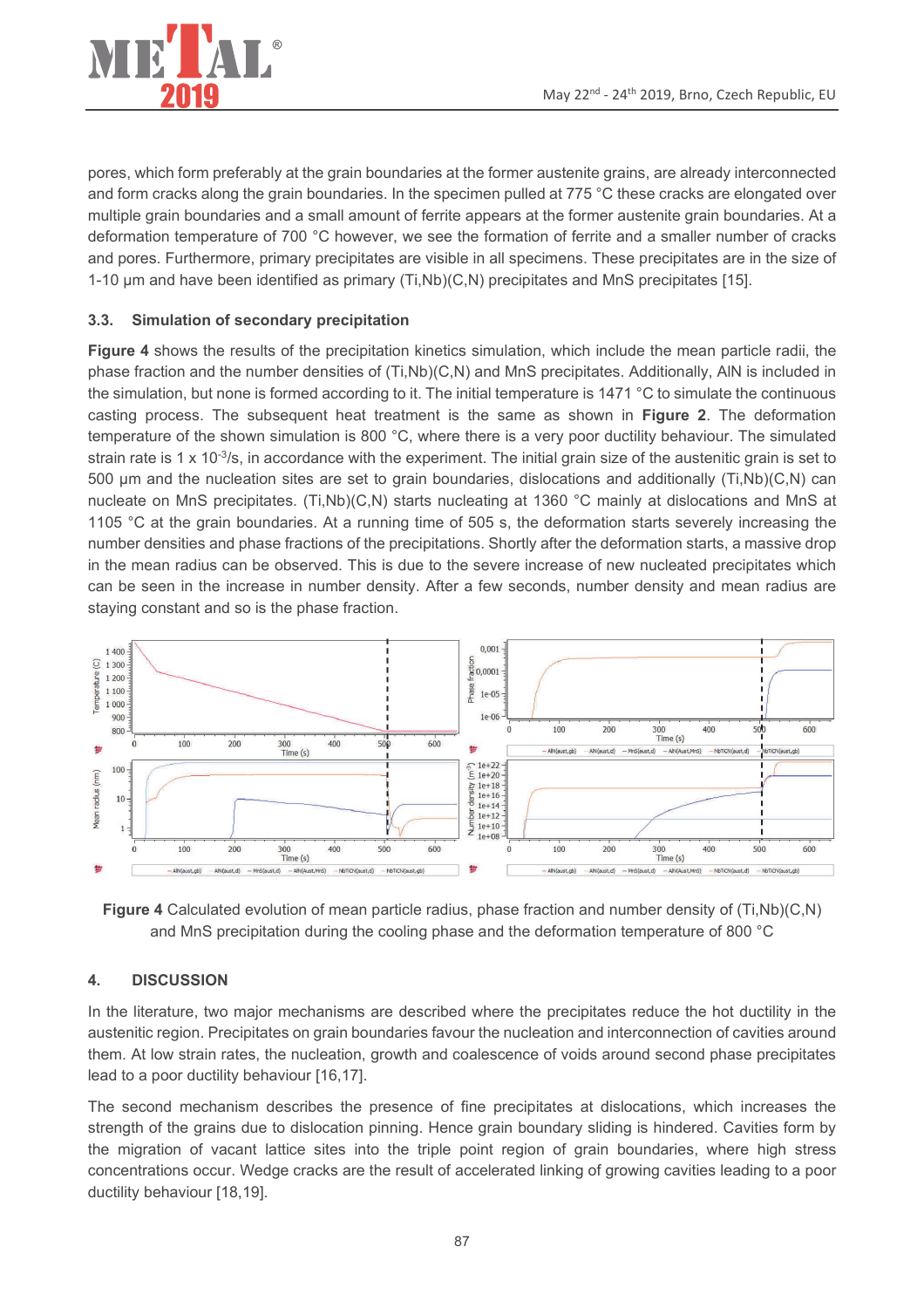

Both effects are causing the ductility drop in the austenitic temperature region. Lückl et al. [20] reported a similar behaviour in their experimental studies with steel grads with lower Ti-content compared to our investigated chemical composition.

The increase in ductility at lower temperatures can be attributed to the formation of sufficient ferrite and the suppression of the strain localization effect [9].

### 5. **CONCLUSION**

The hot ductility of an in-situ melted and solidified micro alloyed Ti-Nb steel was investigated. The region of poor ductility was found to be between 700 °C and 900 °C, with a minimum at 750 °C. This behaviour is the result of a high density of fine secondary precipitates (MnS) at the grain boundaries and in the bulk at dislocations ( $(Ti, Nb)(C,N)$ ) of the material. The recovery of the ductility at testing temperatures of 700 °C and below occurs due to sufficiently formed ferrite preventing intergranular stress concentrations.

## **ACKNOWLEDGEMENTS**

The research program of K1-MET, which has been financially supported within the Austrian competence center program COMET by the Federal Ministry of Economy, Family and Youth; by the Federal Ministry for Transport, Innovation and Technology; by the provinces of Upper Austria, Styria, and Tyrol; by the Styrian Business Promotion Agency and by the Tiroler Zukunftsstiftung, has its focus on the modelling and simulation of metallurgical processes, including metallurgical raw materials and refractoriness with the goal of an optimal process control with respect to product quality, zero waste, and the minimization of energy and raw materials, is acknowledged.

## **REFERENCES**

- ARIKAN, M. M. Hot Ductility Behavior of a Peritectic Steel during Continuous Casting. Metals. 2015, pp. 986-999  $[1]$
- DIPPENAAR, R., BERNHARD, C., SCHIDER S. and WIESER G. Austenite Grain Growth and the Surface Quality  $[2]$ of Continuously Cast Steel. Metallurgical and Materials Transactions B, 2014. vol. 45, pp. 409-418.
- $\lceil 3 \rceil$ LANKFORD, W. T. Some Considerations of Strength and Ductility in the Continuous-Casting Process. Metallurgical Transactions B, 1972. vol. 3, pp. 1331-1357.
- $[4]$ CROWTHER, D. N. and MINTZ, B. Hot ductility of steels and its relationship to the problem of transverse cracking in continuous casting. International Materials Reviews, 2010. vol. 55(3). pp. 168-196.
- $\lceil 5 \rceil$ MINTZ, B., LEWIS, J. and JONAS, J. J. Importance of deformation induced ferrite and factors which control its formation. Materials Science and Technology . 1997. vol. 13, pp. 379-388.
- MINTZ, B., YUE, S. and JONAS, J. J. Hot ductility of steels and its relationship to the problem of transverse  $[6]$ cracking during continuous casting. International Materials Reviews. 1991. vol. 36, pp. 187-220.
- CARPENTER, K. R., KILLMORE, C. R. and DIPPENAAR, R. Influence of Isothermal Treatment on MnS and Hot  $\lceil 7 \rceil$ Ductility in Low Carbon, Low Mn Steels. Metallurgical and Materials Transactions B. 2014. pp. 372-380.
- $[8]$ WANG, B., JI, Z., LUI, W., MA, J. and XIE, Z.. Application of Hot Strength and Ductility Test to Optimization of Secondary Cooling System in Billet Continuous Casting Proces. Journal of Iron and Steel Research, International, 2008. vol. 15, pp. 16-20.
- $[9]$ MINTZ, B. The influence of composition on the hot ductility of stells and the problem of transverse cracking. ISIJ International., 1999, vol. 39; pp. 833-855.
- DJURIC, D., HÖLLER, C., OBERROITHER, M., SONDEREGGER, B., and SOMMITSCH, C.. In-situ Melting  $[10]$ Procedure for Determination of the High Temperature Properties of Steels. Materials Testing. 2012. vol. 54 pp. 75-79.
- SUZUKI, H. G., NISHIMURA, S. and YAMAGUCHI, S. Characteristics of Hot Ductility in Steels Subjected to the  $[11]$ Melting und Solidification. Transactions ISIJ. 1982, vol. 22, pp. 48-56.